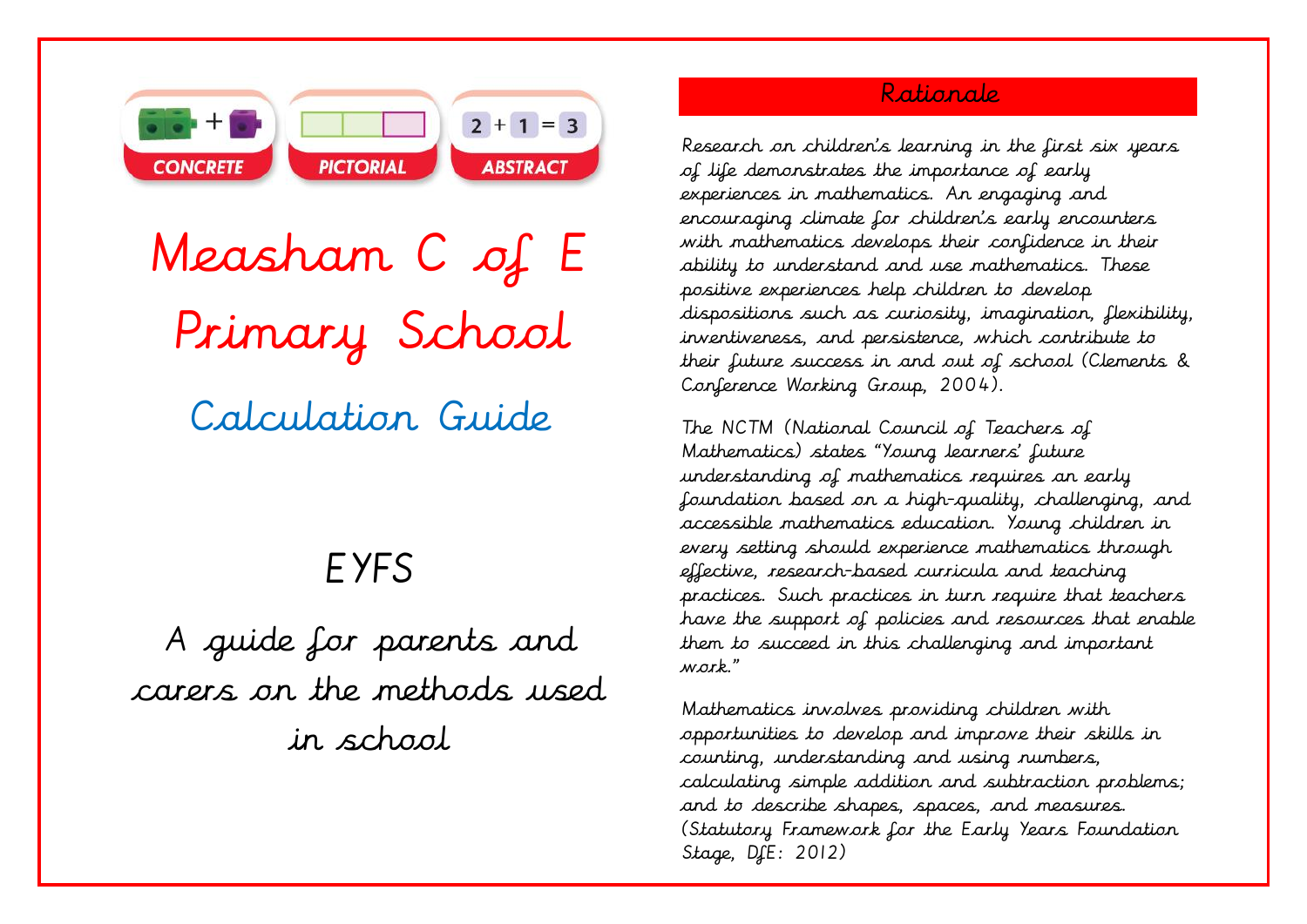I can solve simple problems using fingers

I can use Numicon to add numbers together





I can read a number sentence aloud in different ways.

I can use number lines to 'jump' along to 'count on'.



### Addition Mental Strategies

- I can count reliably from numbers 1-20
- I can place the numbers 1-20 in order
- I can say one more or one less
- I can count on or back from a given number



### Key Vocabulary

Add, more, plus, makes, total, altogether, score, double, one more, two more, ten more.

#### Example of Key Questions

How many more is… than…? How many more to make…?

Games and songs can be a good way to begin using vocabulary involved in addition e.g. Alice the Camel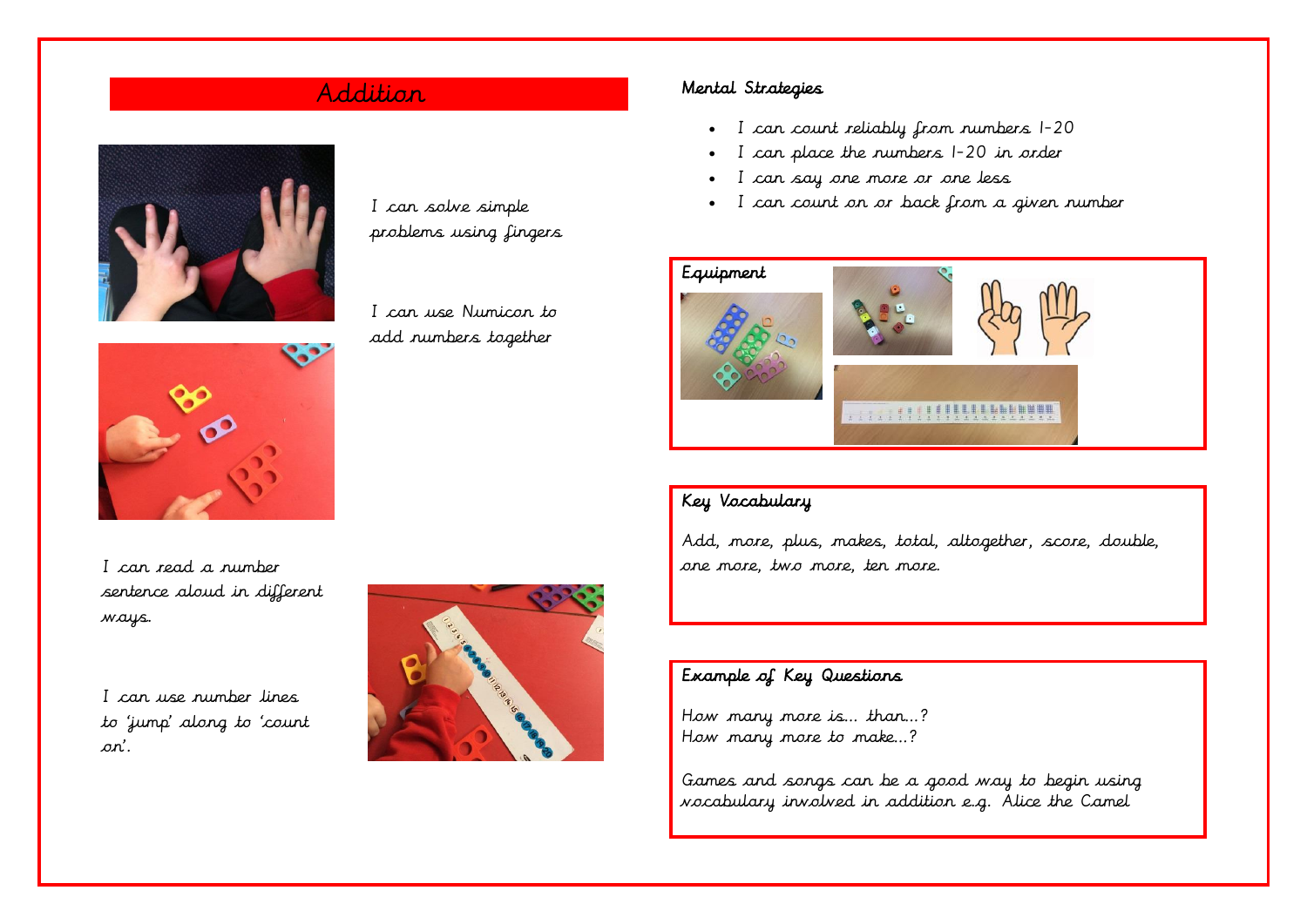## Subtraction Mental Strategies



I can solve simple problems using fingers

I can use Numicon to take away numbers



I can read a number sentence aloud in different ways.

I can use number lines to 'jump' back to 'count down.



- I can count reliably from numbers 1-20
- I can place the numbers 1-20 in order
- I can say one more or one less
- I can count on or back from a given number



### Key Vocabulary

Take, take away, leave, subtract, minus, equals, count back, one less, two less, ten less.

#### Example of Key Questions

How many are left / left over? How many have gone? How many fewer is… than…? Games and songs can be a good way to begin using vocabulary involved in subtraction e.g. Five Currant Buns, Ten Green Bottles, Five Little Men in a Flying Saucer.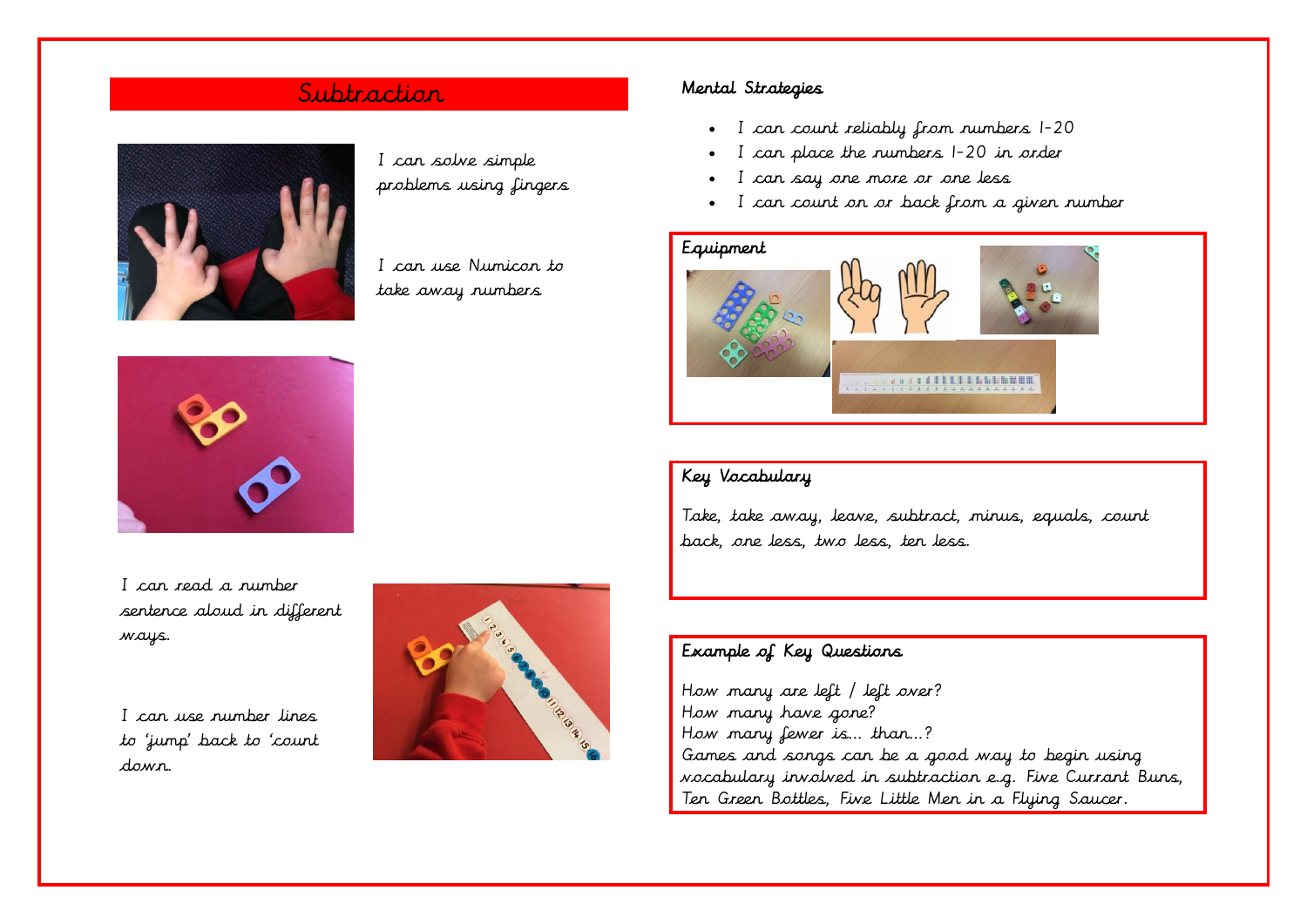## Multiplication Mental Strategies

- I can count in  $2's$ ,  $5's$ ,  $10's$
- I can use repeated addition
- I can solve problems involving doubling



I can use pictures to work out how many groups of or lots of I have.

I can use Numicon to show repeated addition.



### Key Vocabulary

Lots of, groups of, times, repeated addition, double, twos, fives, tens.

I can count in twos, fives, tens aloud and with objects.

I can read number sentences aloud and in different ways.



### Example of Key Questions

How many groups of… are there? How many legs on four ducks? How many lots of… make…?